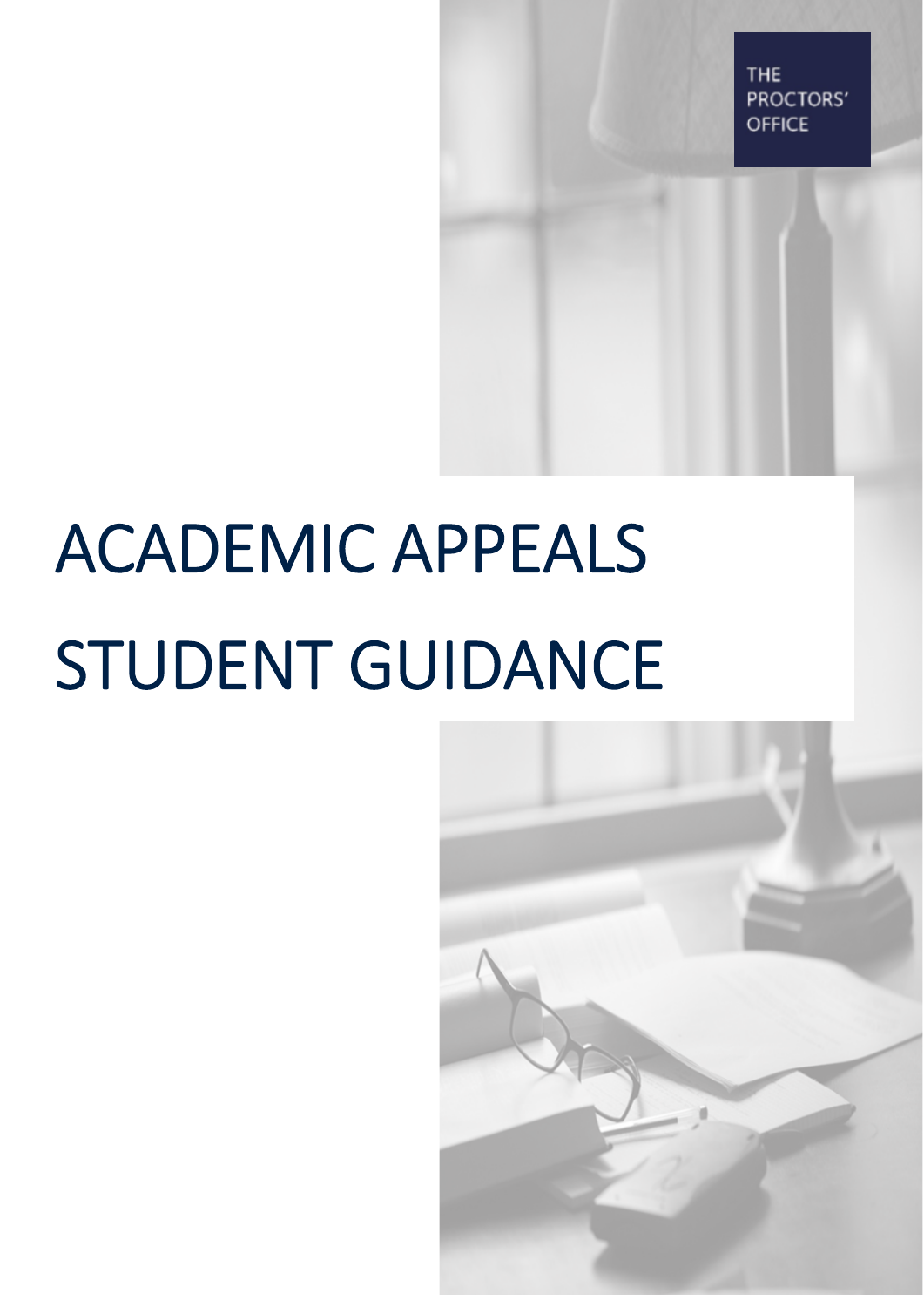# WHAT IS AN ACADEMIC APPEAL?

An Academic Appeal is a request for a review of a decision of an academic body, such as a Board of Examiners, charged with making decisions on student progress, assessment and awards.

An Academic Appeal should only be used when there is evidence that an issue has arisen. It is not to be used if you are unhappy with your classification or if your marks were not what you expected them to be.

## Stage One – Informal Resolution

If, following the publication of exam results, you believe you have identified an issue that may have affected your marks, you should first seek clarification from your department about the Board of Examiners' decision process. The department can provide factual information as to what assessments the Board considered and any actions taken for that particular piece of work.

For example, if you would like to know how your mitigating circumstances notice to the examiners (MCE) was considered by the Board, you can contact your course administrator, who will be able to provide factual information on the procedures used to review the MCE; that is, the impact level awarded and the consideration given in the Board meeting minutes.

If you are concerned that your results are significantly different from what you had expected, you should contact your course administrator and ask how your results were considered. The course administrator can either provide mark and comments sheets (where available) and confirm how the marks were considered in accordance with the exam conventions. If the information is not readily available you will give advice on how to proceed.

If the **20 working day deadline** is approaching and you have not received a response from the department you can submit your appeal to the Proctors explaining that you attempted to complete stage of the process.

# Stage Two – Formal Appeal

You can submit a formal academic appeal if you can provide evidence of one or more of the following grounds for appeal:

- An error in the decision-making process;
- Procedural irregularity; and/or
- Any bias or perception of bias in the decision-making process.

Concerns about supervision or teaching should be pursued under the Complaints Procedure.

The appeal should be made within **20 working days** of the date your final results were released.

You should submit your appeal form with all the supporting evidence and any information you wish to be considered by the Proctors. Any additional evidence submitted at a later date may cause delays in the investigation and consideration timeframe.

The Proctor will usually complete the investigation, make a decision and send an outcome letter to you within 30 working days. However, there might be occasions when this timeframe needs to be extended. If the timeframe is extended, the Proctors' Office will keep you informed of the investigation's progress.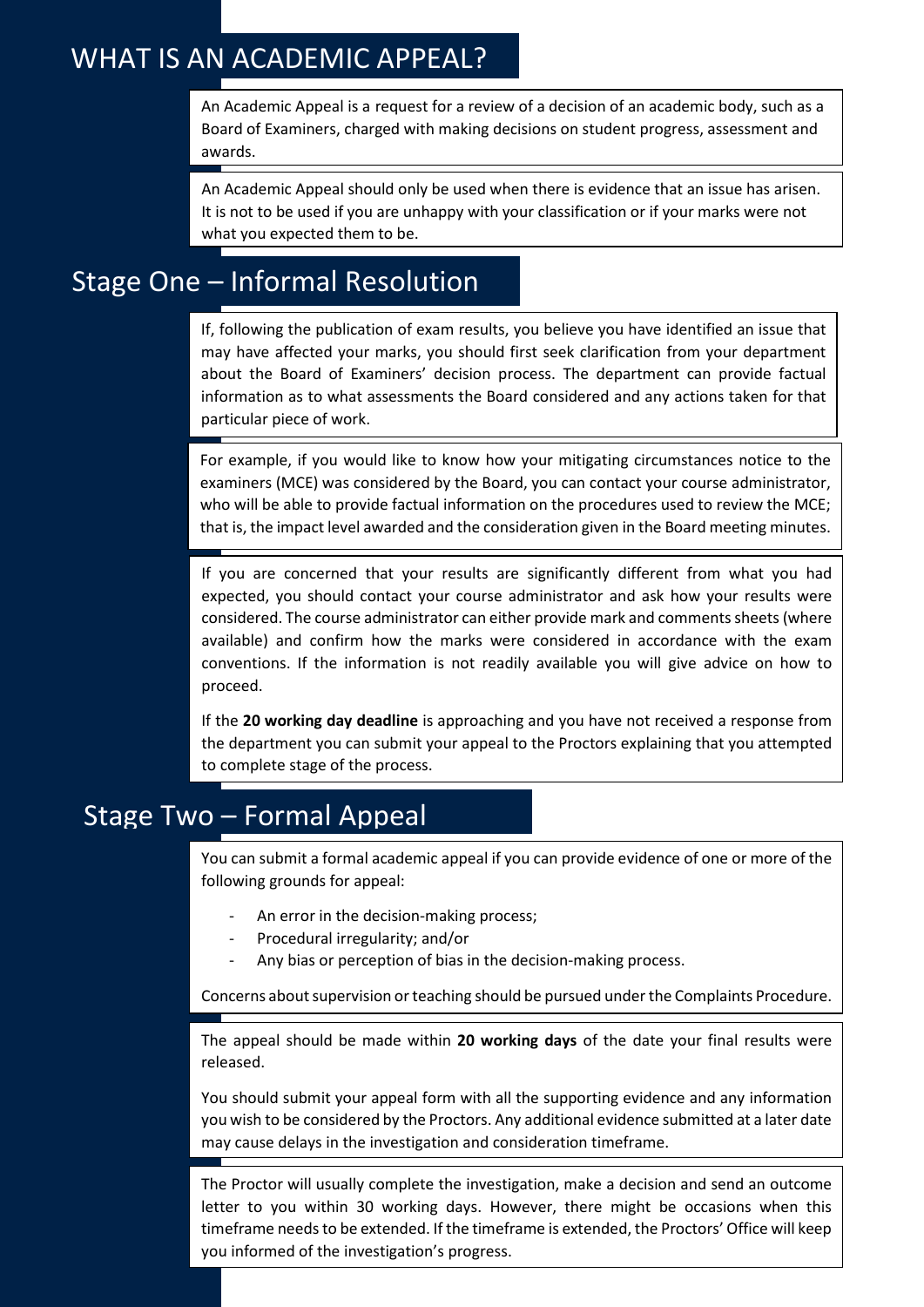## HOW TO SUBMIT AN APPEAL

You should make an academic appeal by submitting the academic appeal form and all supporting evidence to [casework@proctors.ox.ac.uk.](mailto:casework@proctors.ox.ac.uk)

## Academic Appeal Form

**The form: <https://academic.web.ox.ac.uk/files/academicappealformmt20>**

The appeal form ensures all the relevant information is captured to enable an investigation to be started. Therefore, if an appeal is submitted without using the correct form, this will delay the process and, if information is missing, you may be asked to complete the form. A typed name is accepted (a 'wet' signature is not necessary), and a digital version of the form is preferred, as photocopies can be hard to read.

## Supporting Evidence

You should provide the communications you have had with the department under Stage One of the academic appeal process as part of your supporting evidence. **You must then complete Section Three of the form and explain why informal resolution did not address your concerns adequately.**

Only evidence that is factually supportive to the academic appeal should be submitted alongside the appeal form. You should make it clear why the evidence is relevant and how it supports the appeal being put forward. Evidence can take many forms and examples of appropriate and non-appropriate evidence are given below.

Supporting evidence that **is** beneficial to an appeal can include (but is not limited to):

- Mitigating circumstances notices submitted to the Board of Examiners
- Email correspondences with department
- Examiner feedback forms
- Medical evidence relating to mitigating circumstances
- Alternative arrangement confirmations

Supporting evidence that is **not** beneficial to an appeal can include (but is not limited to):

- Statements commenting on expected results, or highlighting surprise at the outcome of the assessment
- Statements challenging the examiners' academic judgement
- Supporting statements from supervisors/College on the academic ability of the student

Supporting evidence from a Subject Access Request (SAR)/ Freedom of Information Request (FOI):

If you are expecting to use information obtained under a SAR or FOI you will need to ensure you detail how it supports your appeal in the appeal form. You should note that waiting for the information requested under a SAR/FOI will not in itself be accepted by the Proctors as a reasonable explanation as to why your academic appeal was submitted outside the 20 working days deadline. For an appeal based on a SAR/FOI to be accepted outside of this timeframe you will need to demonstrate in your academic appeal request form that the SAR/FOI was requested within a reasonable timeframe after the decision which you are appealing was notified to you, that the appeal form was submitted within a reasonable timeframe from when you received the SAR/FOI information, and that the information received from the SAR/FOI clearly demonstrates that there was an error, procedural irregularity or bias or perception of bias.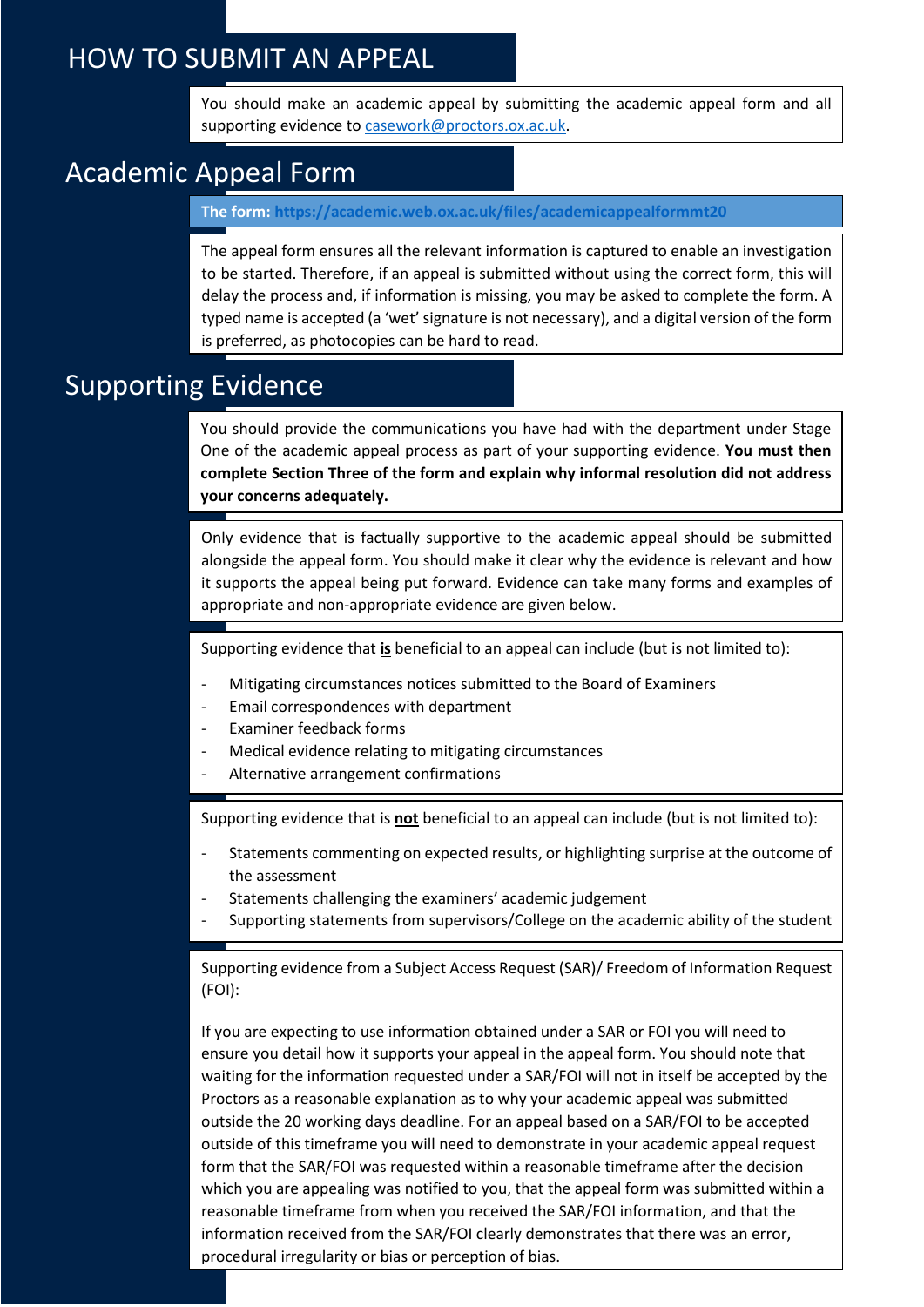# ACADEMIC JUDGEMENT & CHALLENGING ACADEMIC JUDGEMENT

Academic judgement, as defined by the Office of the Independent Adjudicator, is not any judgement made by an academic; it is a judgement that is made about a matter where the opinion of an academic expert is essential. So, for example, a judgement about marks awarded, degree classification, research methodology, whether feedback is correct or adequate, and the content or outcomes of a course will normally involve academic judgement.

Academic judgement is not involved in decisions about the fairness of procedures and whether they have been correctly interpreted and applied, nor when an academic has expressed an opinion outside the areas of their academic competence, nor in the way evidence has been considered during the decision-making process.

## Challenging academic judgement

Academic appeals will not be considered if they challenge the academic judgement of the examiners, Board of Examiners or academic bodies.

This is a complex issue for many students and a number of appeals are received each year which are based on challenging the examiner's academic judgement of the student's submitted work. Students often do not view their appeal as challenging academic judgement; however, where a student questions the decision made by academic staff on the quality of the work itself, or the criteria being applied to mark the work (rather than the administrative marking process), or the actions taken as a result of their mitigating circumstances notice to examiners, this is always a challenge of academic judgement.

# Examples: Understanding

#### **Example 1**

The student receives a mark of 68 for their dissertation and is awarded a 2:1 classification. The student submits an academic appeal because they feel their work was not considered correctly by the examiners, because they believe that the examiners did not understand the methodology of the submission. Had it been considered correctly, they argue, they would have achieved a mark of 70 or more for their dissertation and been awarded a First Class classification. The student has a letter of support from their supervisor stating that they have produced work of a First Class standard previously.

#### **Outcome**

Not Upheld. The examiners' understanding of the student's work and its methodology would be viewed as a consideration which could only be made by a subject expert; therefore, it is under the scope of the examiners' academic judgement. The supervisor's comments are not evidence of an alternative academic judgement and would not be taken into consideration, because they are not the academic engaged for the marking of the work, and their comments are about an expectation of results which can change depending upon the full work submitted by the student. That the student disagrees with the mark and feedback is not evidence that any of the three grounds for an appeal have been met. Ultimately, the examiners evidenced that they had considered the work in accordance with the exam conventions and, as there was no evidence to counter this, the appeal was not upheld.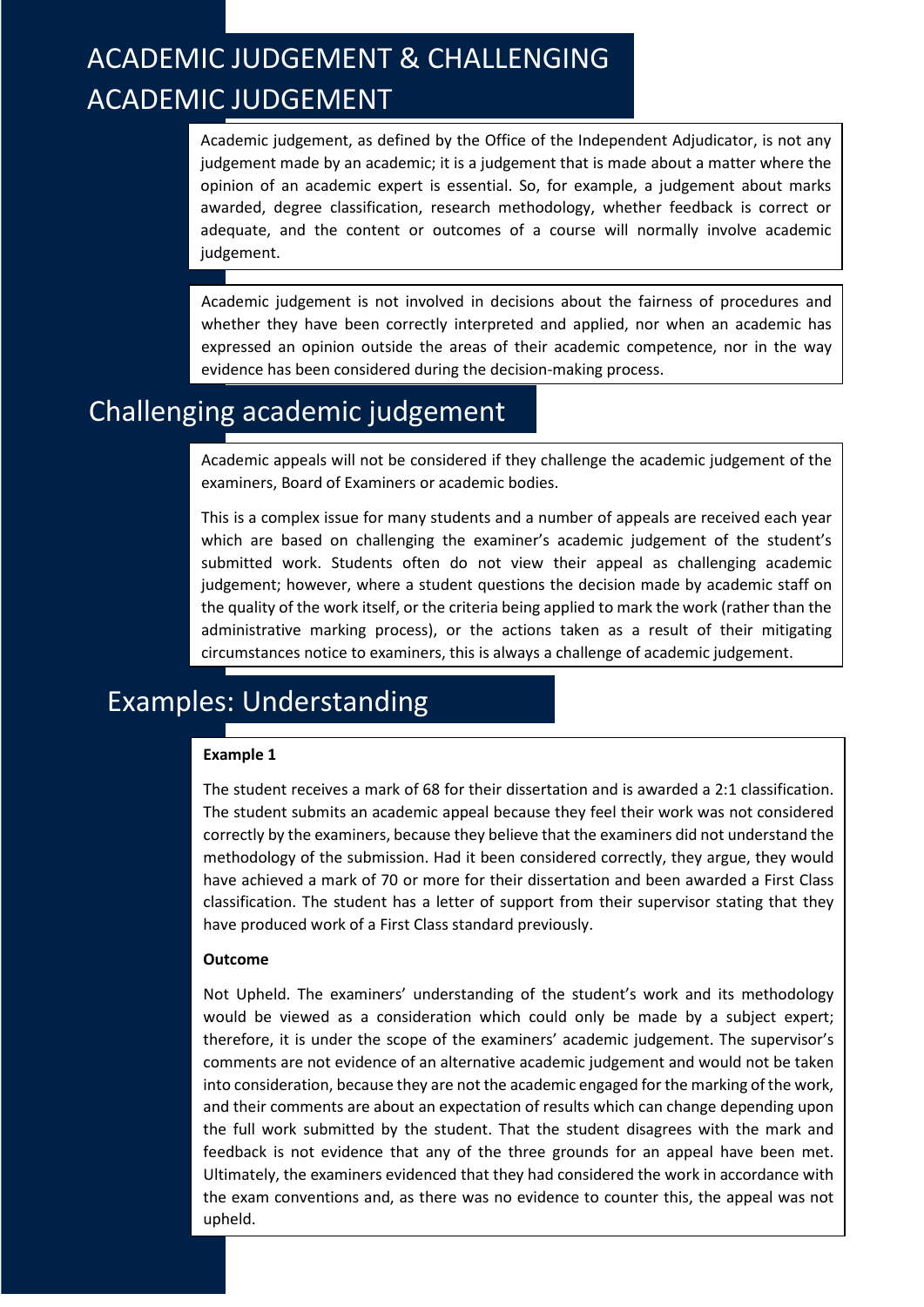#### **Example 2**

The student submits a mitigating circumstances notice to the examiners. The examiners give the circumstances an impact level of 3 (very serious), but the student's results are not changed. They receive their final results for 4 submissions that make up their final classification: 62, 62, 69, 67. They receive an average mark of 65 and are awarded a 2:1 classification (for a First Class the average needed to be over 70). The student feels that their circumstances were serious enough to have impacted their results and they do not feel that the Board of Examiners considered their circumstances.

#### **Outcome**

Not Upheld. There are two elements to the mitigating circumstances consideration process. First is the consideration of the impact the circumstances had on the student's performance, which is scaled from 1 to 3 (1 = low impact, 2 = moderate impact, 3 = very serious impact). Second is the Board of Examiners' consideration of what action can and should be taken for the work in question, in light of the scaling, the MCE and guidance provided in the Examination and Assessment Framework for Examiners.

The first stage, the impact level/scale given for the mitigating circumstances, is viewed as an administrative process which the Proctors can consider under the appeals process. The second element is the Board of Examiners' consideration of what action can and should be taken, in light of the banding of the impact of the mitigating circumstance, and the guidance in the Examinations and Assessment Framework about actions examiners may take as a result of mitigating circumstances. The second stage, the action taken, is an academic judgement decision and cannot be challenged by the Proctors.

In this student's case, the examiners evidenced that they had considered the circumstances and gave an impact level of 3 – very serious. However, under the MCE process, the Board cannot change the marks of papers; it can only consider the overall classification. As no action could be taken which would have changed the student's classification, no action was taken by the Board.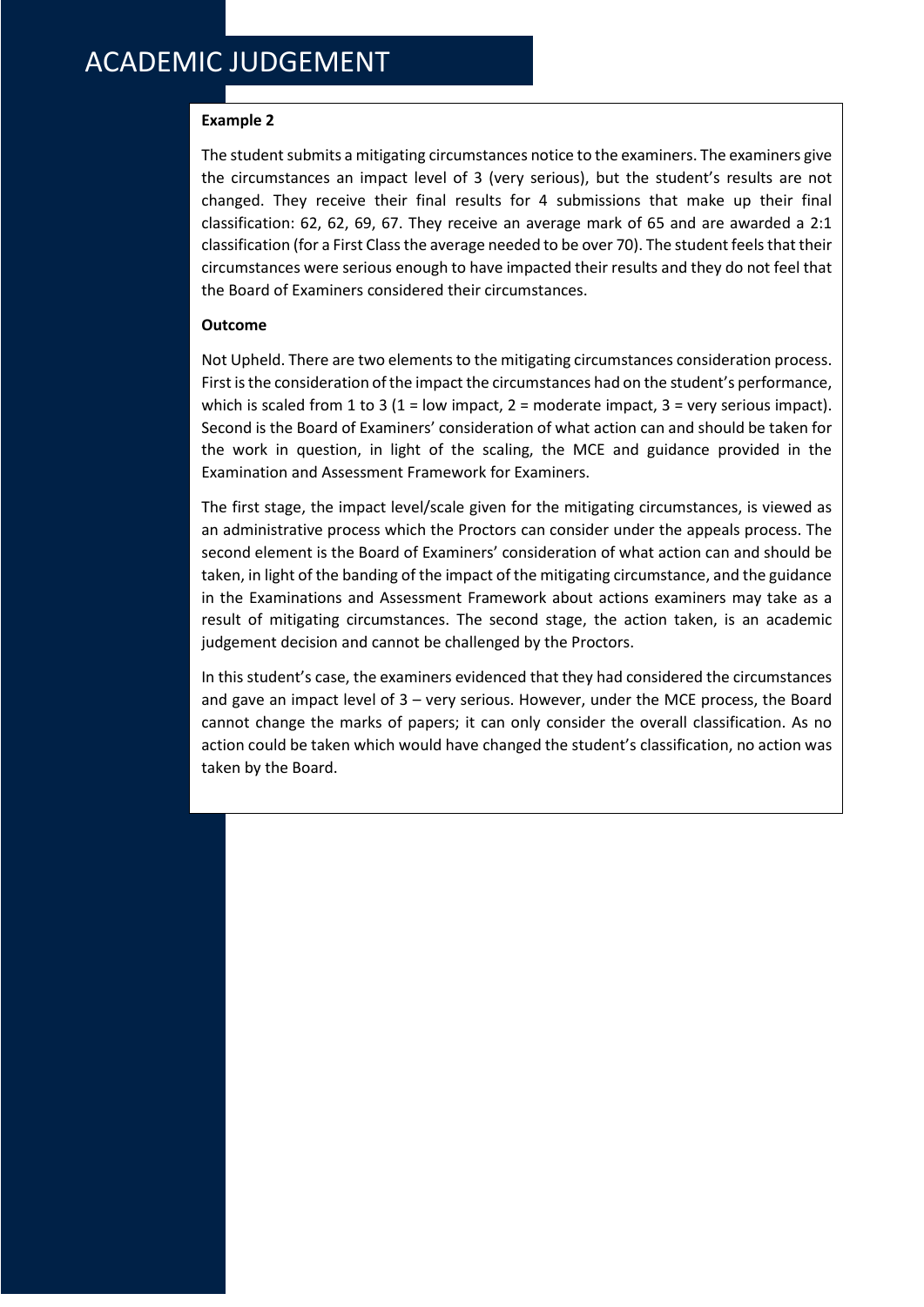### APPEAL INVESTIGATION

The Proctors' investigation of an academic appeal has three parts:

- **Part One** The Chair of Examiners (Director of Graduate Studies for Research courses) and Course Administrator are contacted for their comments on the appeal request and any supporting information that was provided.
- **Part Two**  The department's response is reviewed and considered by a caseworker, along with all the information you provided as part of your appeal.
- Part Three The caseworker provides a brief to the Proctor which consists of all the evidence collated as part of the investigation. The Proctor decides on an outcome and this outcome is then sent to you and the department.

## Part One

The department will be asked for all relevant information relating to the appeal case. This can include, but is not limited to:

- Markers' comment sheets and feedback
- Mark sheets and reconciliation sheets
- Comments from the Chair of Examiners
- Final Board meeting minutes relating to the student
- Exam conventions, student handbooks and other related policies
- DGS reports

As all the information required to investigate the appeal will be gathered at this part of the investigation, subject access requests prior to making an appeal are unlikely to be required.

#### Part Two

Careful consideration will be given to all of the information and evidence provided for the case. The caseworker will assess whether the exam conventions have been adhered to and that the guidance in the Examination and Assessment Framework has been followed. They will develop a brief for the Proctor, summarising the findings and presenting all the information collated as part of the investigation.

### Part Three

The Proctor will consider the caseworker's brief and evidence before making a decision on the outcome of the appeal request. You will be informed of the outcome of the appeal consideration in a letter via email. The outcome will also be relayed to the department.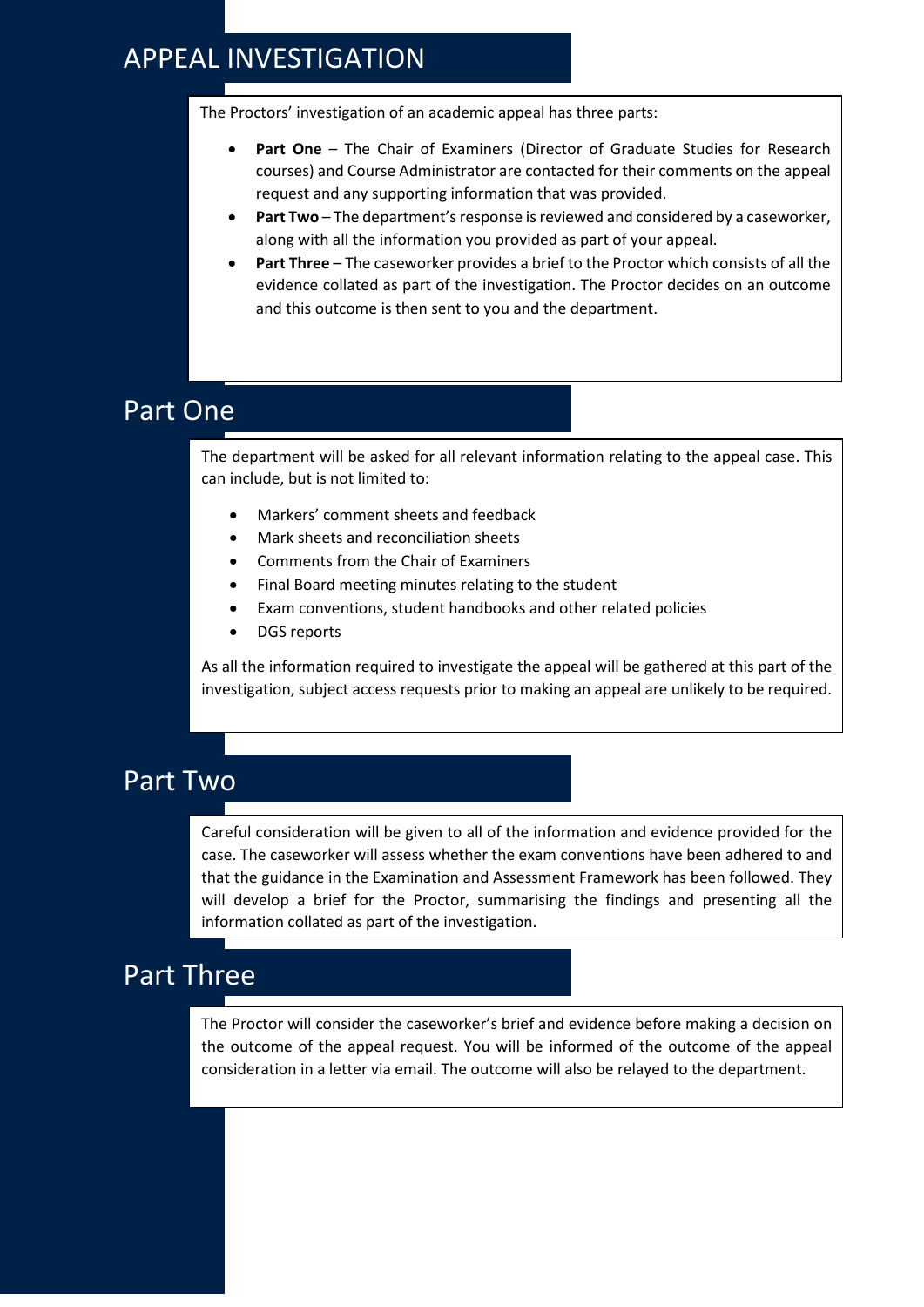# APPEAL OUTCOMES

There are three academic appeal outcomes:

- Upheld
- Not Upheld
- Out of time

# Upheld outcome

If your appeal is upheld, the Proctor will detail the next steps in your outcome letter, which can vary depending on the circumstances of which the appeal is being upheld. However, it must be noted that the Proctors **cannot** change marks and/or classifications, this is an action that can only be taken by the Board of Examiners or Academic Body.

In most cases, the Board of Examiners will be asked to revisit its considerations or arrange for submissions to be re-assessed. The upholding of an appeal does not guarantee that there will be a change of results and/or classification. If, after following the procedures correctly, the Board of Examiners considers there is no change to be made, this decision is final and cannot be challenged.

Upheld appeals will not negatively affect your results. They will either stay the same or improve.

## Not Upheld outcome

If your appeal is not upheld by the Proctor, this is a final decision and closes Stage Two of the appeals procedure. However, if you can provide evidence of one of the grounds below, you can submit a review request of the appeals outcome:

- there was a procedural irregularity or error in the Proctor's investigation;
- the Proctor's decision was unreasonable (you must identify which aspects of the Proctor's decision you consider to be objectively unreasonable and explain why);
- you were not provided with clear reasons for the Proctor's decision; or
- you have material evidence which the Proctor has not yet seen which you have valid reasons for not having provided earlier.

A review request should be submitted within **10 working days** of the date on the outcome letter. A review request should not be submitted simply because you were unhappy with the Proctor's decision.

#### Out of time

Your appeal should be submitted within **20 working days** of the date the final results are released. Any appeal received after this time will be considered out of time.

If you would still like to submit an appeal, you will need to complete the fifth box in Section Two of the appeal form. Here you must provide a reason for the lateness and any evidence which supports this. The Proctor will consider if your appeal can be taken forward or not.

Reasons that will not be accepted for lateness:

- Not knowing about the academic appeal procedures and timeframes
- Waiting for the results of a SAR/FOI when the resulting information does not directly support the appeal request
- Being on holiday or work commitments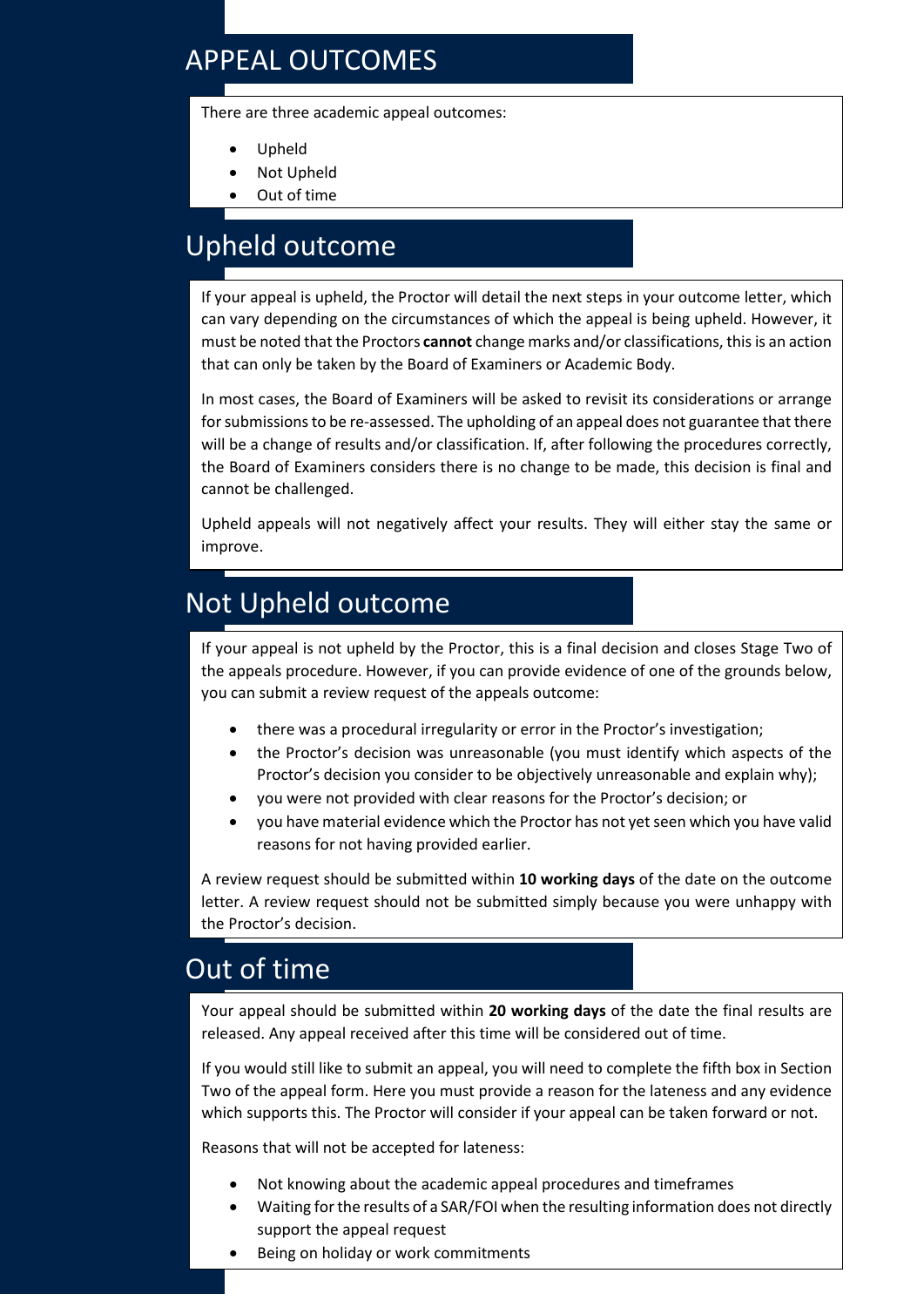# WHAT IS THE PROCESS

#### **Stage 1**

If a student identifies an issue with their published results, they should seek clarification with their department for the Board of Examiners' decision. The department can provide factual information as to what assessments the Board considered and any actions taken for their particular piece of work.

#### **Stage 2**

The student completes the Academic Appeal form and provides evidence of Stage 1 outcome and any supporting documentation, i.e. MCE, medical certificates, feedback forms.

冗

**Research students** submit their forms directly to the Proctors' Office [casework@proctors.ox.ac.uk](mailto:casework@proctors.ox.ac.uk) 

**Taught student** are encouraged to submit their form via their Senior Tutor, but can submit directly to the Proctors' Office

[casework@proctors.ox.ac.uk](mailto:casework@proctors.ox.ac.uk)

The Casework Management team acknowledges receipt of the application within 5 working days.

ग्र

The Chair of Examiners is contacted for their feedback on the matter put forward by the student.

When all the information is received, the caseworker will review the case and discuss the evidence with the Proctors.

Once a decision is made by the Proctors, the outcome will be relayed to the student, college and Chair of Examiners. This completes the Proctors' Office investigation and involvement with this matter.

#### **Stage 3**

#### **Decision: Upheld**

The outcome is passed on to the Chair of Examiners and they will be given one month to respond to the student with their decision or update the student on their progress.

All future correspondence will be sent from the Examination Administrator for your course.

 $\overline{\mathbf{U}}$ 

The Proctors' Office will close the case.



The student may request a review of the decision if they feel they have ground(s) to do so under the Review Stage of the Appeal Procedure.

Student submits a review form to the Proctors' Office [review@proctors.ox.ac.uk](mailto:review@proctors.ox.ac.uk) 

[review@proctors.ox.ac.uk](mailto:review@proctors.ox.ac.uk)

If the outcome still does not meet the student's expectations, the student can refer their case onto the OIA

Within

relevant

decision

being

made

w orking days  $\overline{\phantom{a}}$ 

> $\frac{\alpha}{\alpha}$ w orking

ackno

wledg

ment

days fro 3

Within

10  $\vec{o}$ the

outco

me

20 w orking

days <u>o</u> the